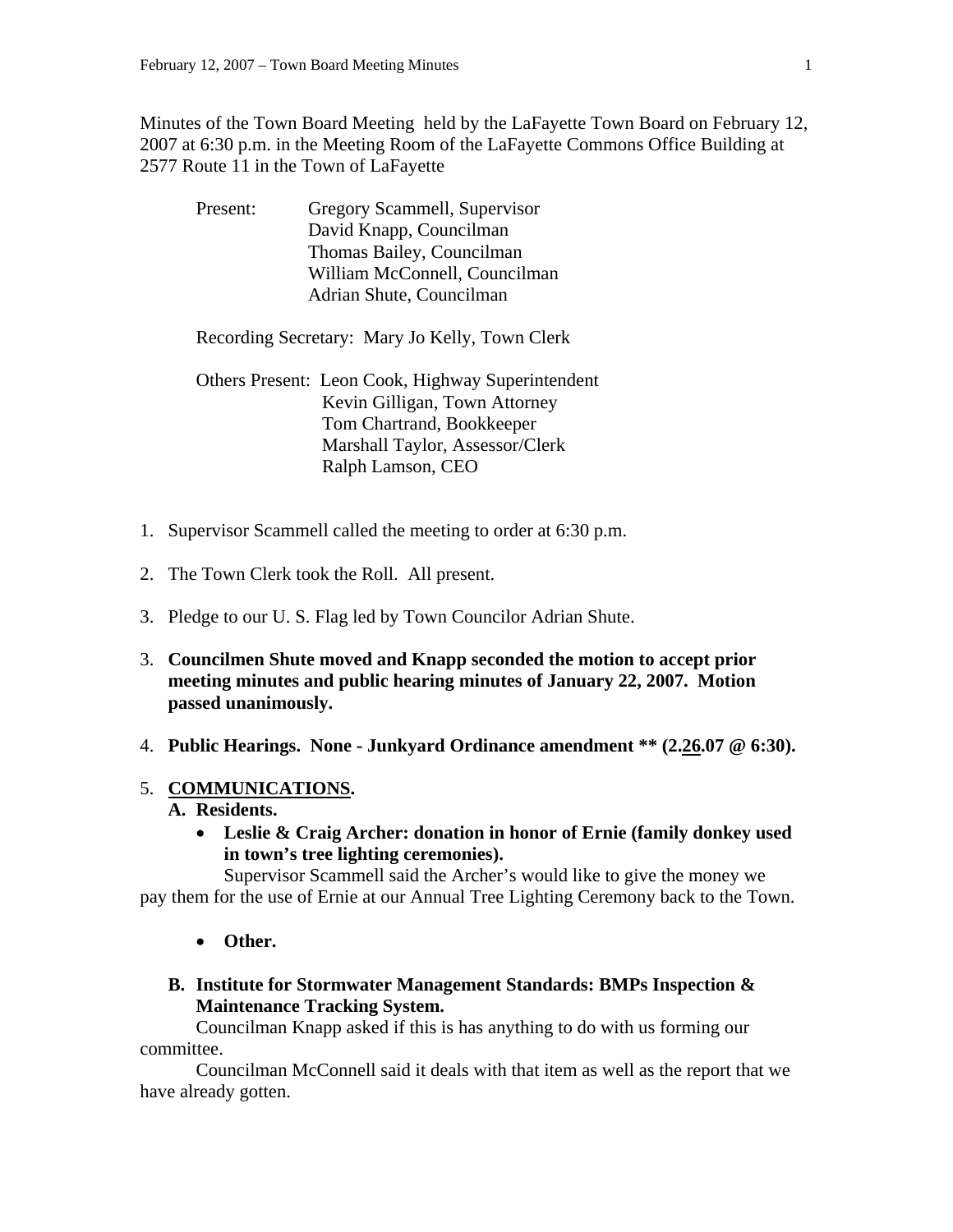**C. Onondaga County Planning Agency: Planning Statistics (subdivision activity, U.S. Census Bureau population estimates and housing authorized by building permits – 2006).** 

Councilman Knapp thanked Supervisor Scammell for including the building permit census data. It was very interesting. We have almost cracked the 5,000 mark. Supervisor Scammell noted we are the fastest growing percentage-wise.

**D. Jamesville-DeWitt High School: Operation Graduation.** 

**Councilmen Knapp moved and Bailey seconded the motion being much of the northeast portion of LaFayette goes to the Jamesville-DeWitt School District he moves we pay \$100 to their Operation Graduation function. Voting was as follows:** 

| <b>Supervisor Scammell</b>  | <b>Voted</b> | Yes        |
|-----------------------------|--------------|------------|
| <b>Councilman Knapp</b>     | <b>Voted</b> | <b>Yes</b> |
| <b>Councilman Bailey</b>    | <b>Voted</b> | Yes        |
| <b>Councilman McConnell</b> | <b>Voted</b> | Yes        |
| <b>Councilman Shute</b>     | <b>Voted</b> | Yes        |
| Motion passed unanimously.  |              |            |

- **E. Selective Insurance: recent claim.**  Councilman Knapp asked the particulars of this. Supervisor Scammell said it's regarding the Grader lawsuit.
- **F. NYS DEC: SPDES, Evaluation of Year 3 MS4 SWMP annual reports & Year 4 submittals.**
- **G. NYS DEC: Soliciting applications for fish & wildlife biodiversity conservation.**
- **H. Onondaga County Legislature: Pest management & environmentally conscious gardening summit.**
- **I. Assessor's office: Onondaga County Low Income Senior & Disability exemptions.**

Councilman McConnell said we go through this every year and adopt it. Will we do the same thing?

 Supervisor Scammell said we always have but it's up to the Town Board on whether we will do it again or not. He believes we have to have a public hearing for this.

 Kevin Gilligan confirmed public hearings would have to be held. He advised this year they actually did a 5-year program for some of the exemptions. Does the Board want the local law to be for 5 years or does the Town Board want to review this every year?

 Supervisor Scammell said we only review it periodically now when the county does.

Councilman Knapp asked Kevin what he recommended.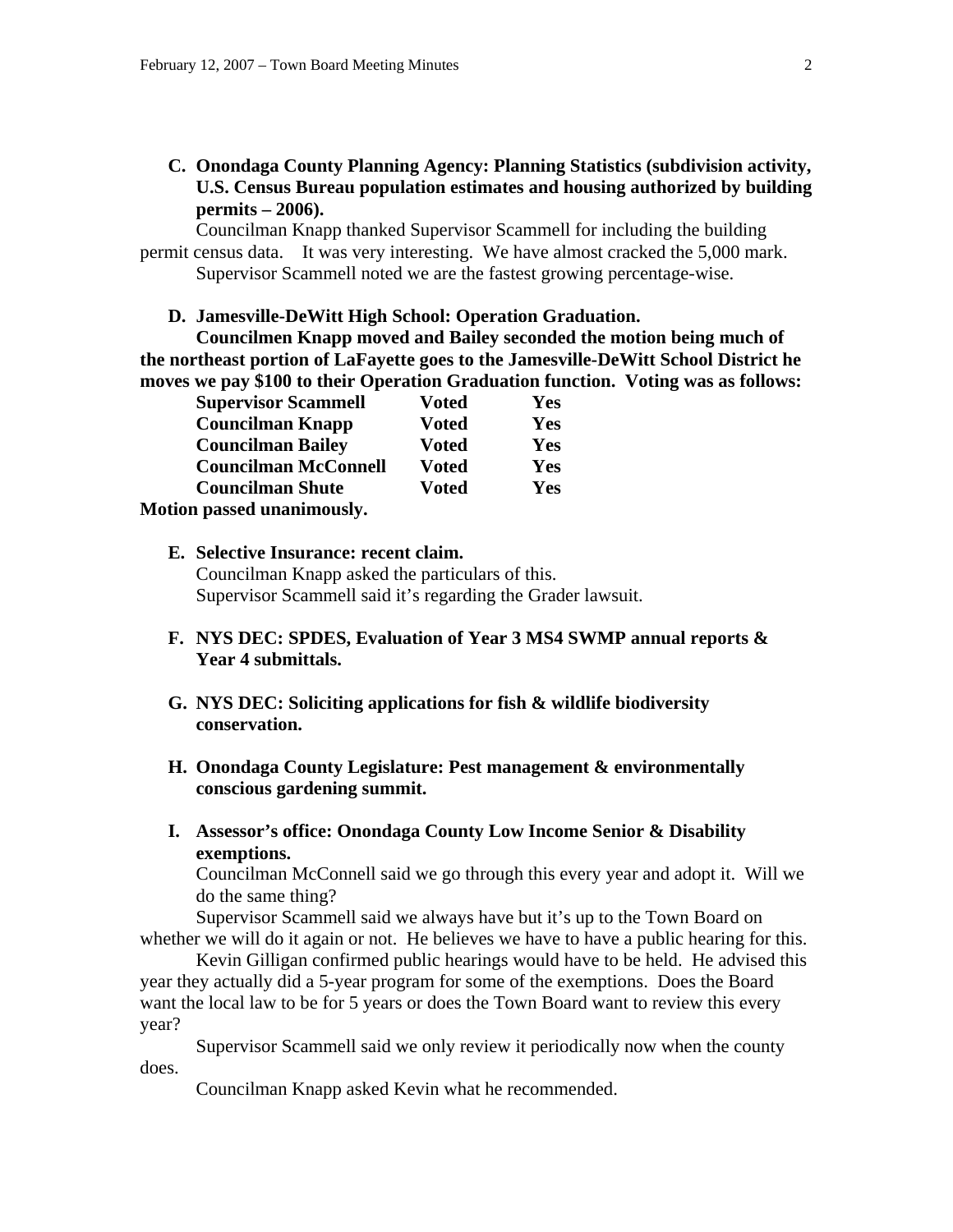Kevin said most people like to look at it every year to see what kind of impact it might have on the budget.

The Board agreed they would like to review the exemptions every year.

 Marshall Taylor said the exemption would range from 5% to 50% depending on your income.

Supervisor Scammell asked if this is a graduated thing over 4 years.

Kevin said they increase the allowed income each year.

 Marshall said the Veterans Exemption would change whenever Onondaga County adopts a new one.

Councilman McConnell asked what this exemption really is.

 Marshall said it's a 15% exemption for those who served in wartime but not in a combat zone and 25% for those who served during wartime in a combat zone.

Councilman McConnell asked what the "Total Alternative" means.

 Marshall said at one time you could either take the money or the percentage. You can't do this anymore but they just left the title that way.

Supervisor Scammell would rather review them annually.

Councilman Knapp and the rest of the Board agreed.

 Marshall reminded the Board this must be done by the first of March each year. He has sent this information on to the school.

#### **TOWN BOARD RESOLUTION**

#### **February 12, 2007**

 **Councilman McConnell introduced proposed Local Law No. A-2007, amending Local Law 2-1998 to increase the maximum exemption allowable in paragraph (a), (b) and (c) to \$36,000, \$24,000 and \$120,000 respectively in the Town of LaFayette, and made the following motion, which was seconded by Councilman Bailey:** 

 **WHEREAS, no other agency has the legal authority or jurisdiction to approve or directly undertake the enactment of a local law in the Town of LaFayette, such that there are no other involved agencies within the meaning of the New York State Environmental Quality Review Act (SEQR) with respect to the proposed enactment of said Local Law, with the result that the Town Board shall act as lead agency in this matter.** 

 **NOW, THEREFORE, it is** 

 **RESOLVED AND DETERMINED, that the enactment of proposed Local Law No. A-2007 is a Type II action and will have no significant effect on the environment; and it is further** 

 **RESOLVED, that the Town Board conduct a public hearing as to the enactment of proposed Local law No. A-2007 at the Town Hall located at 2577 Route 11 in the Town of LaFayette on February 26, 2007 at 6:30 p.m., or as soon thereafter as the matter can be heard, at which time all persons interested in the subject shall be heard.**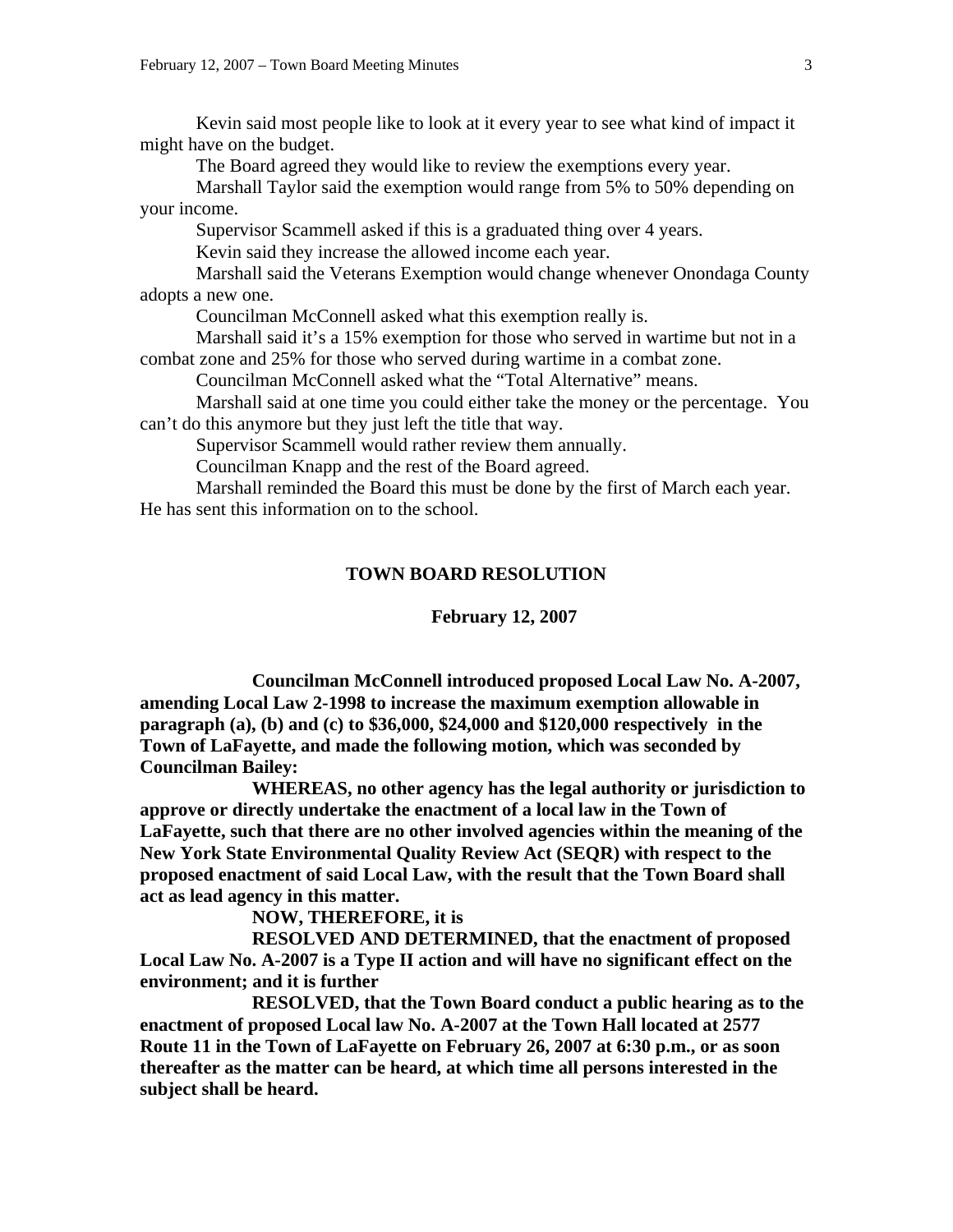**The question of the adoption of the foregoing resolution was duly put to a vote and upon roll call, the vote was as follows:** 

| <b>Supervisor Scammell</b>  | <b>Voted</b> | Aye |
|-----------------------------|--------------|-----|
| <b>Councilman Knapp</b>     | <b>Voted</b> | Aye |
| <b>Councilman Bailey</b>    | <b>Voted</b> | Aye |
| <b>Councilman McConnell</b> | <b>Voted</b> | Aye |
| <b>Councilman Shute</b>     | <b>Voted</b> | Aye |
|                             | .            |     |

**The foregoing resolution was thereupon declared duly adopted.** 

#### **TOWN BOARD RESOLUTION**

#### **February 12, 2007**

 **Councilman McConnell introduced proposed Local Law No. B-2007, to provide for an increase in the partial real property tax exemption for persons with disabilities whose incomes are limited by reason of such disabilities in the Town of LaFayette, and made the following motion, which was seconded by Councilman Bailey:** 

 **WHEREAS, no other agency has the legal authority or jurisdiction to approve or directly undertake the enactment of a local law in the Town of LaFayette, such that there are no other involved agencies within the meaning of the New York State Environmental Quality Review Act (SEQR) with respect to the proposed enactment of said Local Law, with the result that the Town Board shall act as lead agency in this matter.** 

 **NOW, THEREFORE, it is** 

 **RESOLVED AND DETERMINED, that the enactment of proposed Local Law No. B-2007 is a Type II action and will have no significant effect on the environment; and it is further** 

 **RESOLVED, that the Town Board conduct a public hearing as to the enactment of proposed Local law No. B-2007 at the Town Hall located at 2577 Route 11 in the Town of LaFayette on February 26, 2007 at 6:30 p.m., or as soon thereafter as the matter can be heard, at which time all persons interested in the subject shall be heard.** 

 **The question of the adoption of the foregoing resolution was duly put to a vote and upon roll call, the vote was as follows:** 

| <b>Supervisor Scammell</b>                             | <b>Voted</b> | Aye |
|--------------------------------------------------------|--------------|-----|
| <b>Councilman Knapp</b>                                | <b>Voted</b> | Aye |
| <b>Councilman Bailey</b>                               | <b>Voted</b> | Aye |
| <b>Councilman McConnell</b>                            | <b>Voted</b> | Aye |
| <b>Councilman Shute</b>                                | Voted        | Aye |
| text of a resolution was thousan deelered duly adopted |              |     |

**The foregoing resolution was thereupon declared duly adopted.** 

# **RESOLUTION**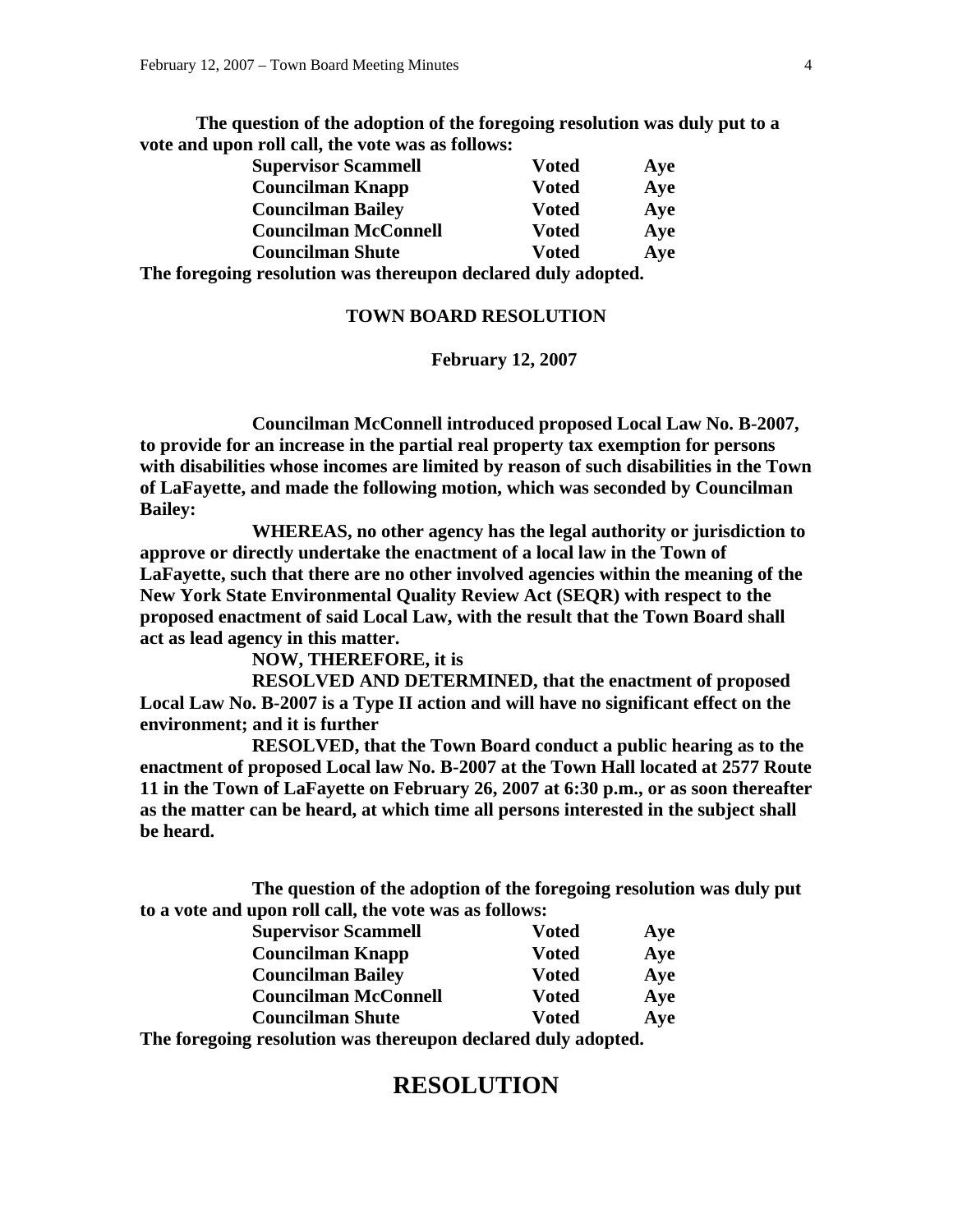# **TOWN OF LAFAYETTE February 12, 2007**

 **The following resolution was made by Councilman McConnell and seconded by Councilman Bailey.** 

 **WHEREAS, Section 467 of the New York Real Property Tax Law authorizes municipalities, after public hearing, to grant a partial exemption from real property taxation for real property owned by certain persons with limited income, who are 65 years of age and over; and** 

 **WHEREAS, the Town of LaFayette has, from time to time, provided such tax benefits to its citizens who qualify for such exemption according to the provisions of Section 467 of the New York Real Property Tax Law; and** 

 **WHEREAS, the State of New York amended Section 467 of the New York Real Property Tax Law (Chapter 186 of the Laws of 2006) to provide for an increase in the maximum eligibility levels for the Real Property Tax sliding scale exemption for senior citizens; and** 

 **WHEREAS, pursuant to Section 3 of the Town of LaFayette Local Law 3 of 2001, the Town wishes to make this increased benefit available to its qualifying senior citizens as a way of assisting them to keep their homes during retirement years; and** 

 **WHEREAS, if adopted by the Town of LaFayette, the new income guidelines for the sliding scale property tax exemption program would be as follows:** 

| <b>EXEMPTION</b> | <b>INCOME LIMITS:</b> |
|------------------|-----------------------|
| 50%              | \$26,000              |
| 45%              | \$27,000              |
| 40%              | \$28,000              |
| 35%              | \$29,000              |
| 30%              | \$29,900              |
| 25%              | \$30,800              |
| 20%              | \$31,700              |
| 15%              | \$32,600              |
| 10%              | \$33,500              |
| 05%              | \$34,400              |
|                  |                       |

**and;** 

 **WHEREAS, it is the desire of this Board to increase the senior citizens' property tax exemption to the maximum allowable under the law.**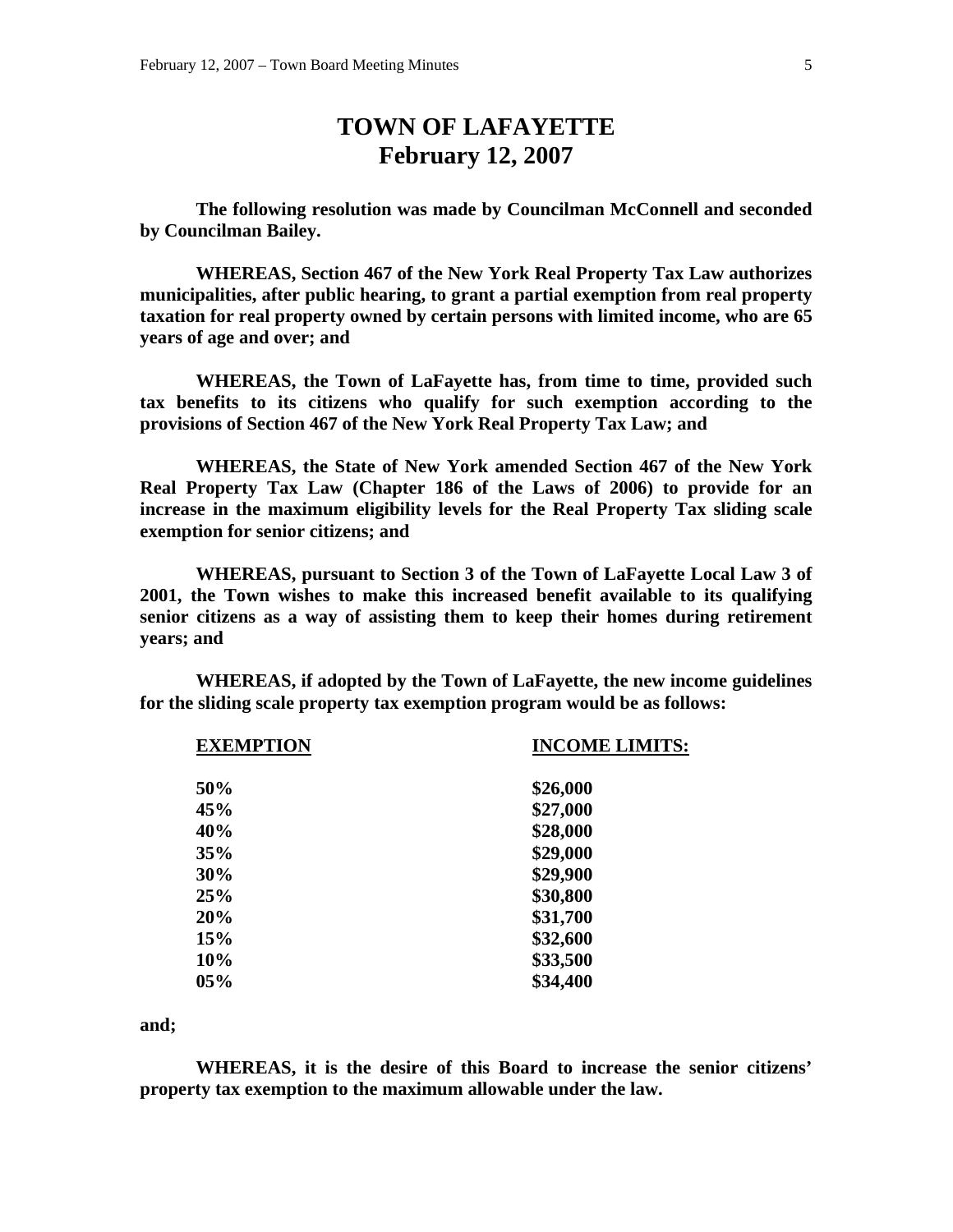#### **NOW, THEREFORE, be it**

 **RESOLVED AND DETERMINED, that this Board shall conduct a public hearing, at the Town Hall, to consider the increase in the senior citizens' exemption, as herein set forth, on Monday, February 26, 2007, at 6:30 p.m. or as soon thereafter as the matter can be reached; and it is further** 

 **RESOLVED AND DETERMINED, that this proposed action is a Type II action for purposes of SEQR.** 

 **The question of the adoption of the foregoing resolution was duly put to a vote and upon roll call, the vote was as follows:** 

| <b>Supervisor Scammell</b>  | <b>Voted</b> | Aye |
|-----------------------------|--------------|-----|
| <b>Councilman Knapp</b>     | <b>Voted</b> | Aye |
| <b>Councilman Bailey</b>    | <b>Voted</b> | Aye |
| <b>Councilman McConnell</b> | <b>Voted</b> | Aye |
| <b>Councilman Shute</b>     | <b>Voted</b> | Aye |
|                             |              |     |

**The foregoing resolution was thereupon declared duly adopted.** 

- **J. Assessor's office: Mill Road parcel revision.**
- **K. Onondaga County, Division of Environmental Health: 2007 monitoring requirements for Northeast LaFayette Water District.**
- **L. Onondaga County Legislature: 2.6.07 agenda.**
- **M. Onondaga County, Department of Finance: Costs associated with Tax Collection function.**

Supervisor Scammell said we are the third lowest in cost for the procedure of tax collection so he doesn't know how the county thinks they can reduce the cost. Councilman Knapp noted we are the second lowest.

**N. Syracuse Post-Standard, 1.27.07: "Route 20 from Brookfield to LaFayette promoted as 'Equine Alley'".** 

Councilman Knapp noted there are a lot of horse farms.

- **O. Other.**
- 6. **SPECIAL REPORTS. NE LaFayette Water District authorization to bid (02.26.07).**
- 7. **REPORTS.**

**A. DEPARTMENTAL (4th Monday).**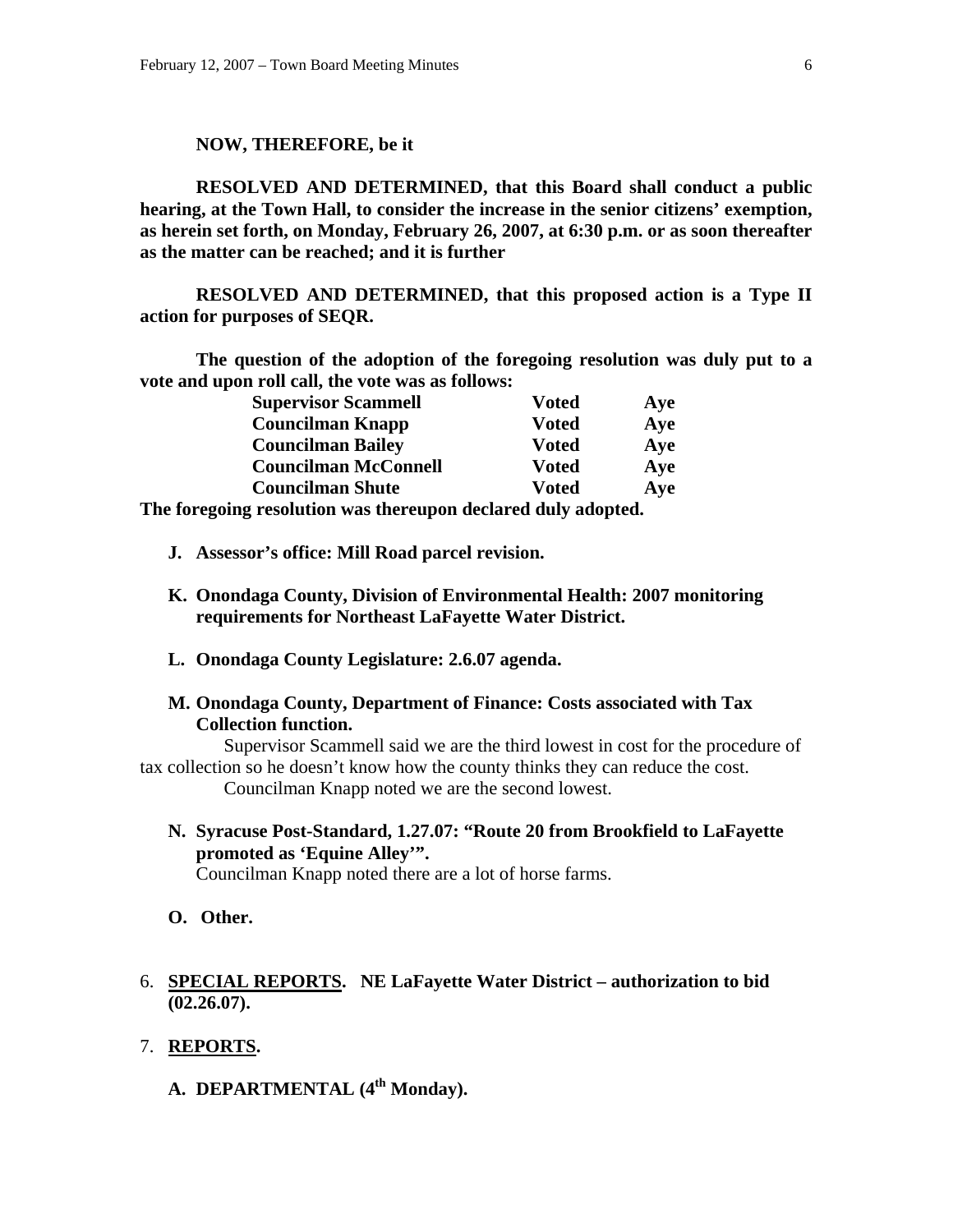- **1) Assessors: Mary Duster, Marshall Taylor & Jim Munnell.**
- **2) Building & Zoning Code Enforcement: Ralph Lamson & Jack Sutton. a) 2300 Route 11 South, across from LaFayette Rural Cemetery, numerous violations.** 
	- **b) Apulia Road various violations south of Jamesville Reservoir.**
	- **c) Route 11A junk, propane tanks/odor.**
	- **d) Code requirements for town office alarms (see 8B8b).**
- **3) Dog Control: Jim Moore & Doug Schools.**
- **4) Highway Superintendent: Leon Cook.**
- **5) Justice Court: Malcolm Knapp & Maureen Perrin.**
- **6) Library Director: Scott Kushner.**
- **7) Recreation Director: Regina Reinschmidt.**
- **8) Tax Collector: Teresa Mech.**
- **9) Town Clerk: Mary Jo Kelly. a) Monthly report, Jan, '07.** 
	- **b) Miscellaneous cash report.**
- **10) Town Supervisor: Greg Scammell.** 
	- **a) Multi-town Shared Services Opportunities (Association of Town Supervisors) – NYS Senator John DeFrancisco.**
	- **b) Business demand survey.**
- **B. COMMITTEE (2nd Monday).** 
	- **1) Agriculture (Dave Knapp & Mary Jo Kelly).**
	- **2) Communications & Technology (Mike Forte, Pat Keefe Mary Jo Kelly, Marshall Taylor, & Greg Scammell).** 
		- **a) Town Website (functional requirements, transition to Digital Towpath, parallel operations, URL name (now townoflafayette.com, possibly townoflafayette.org or lafayette.ny.us.gov), email addresses, conversion & file transfers.**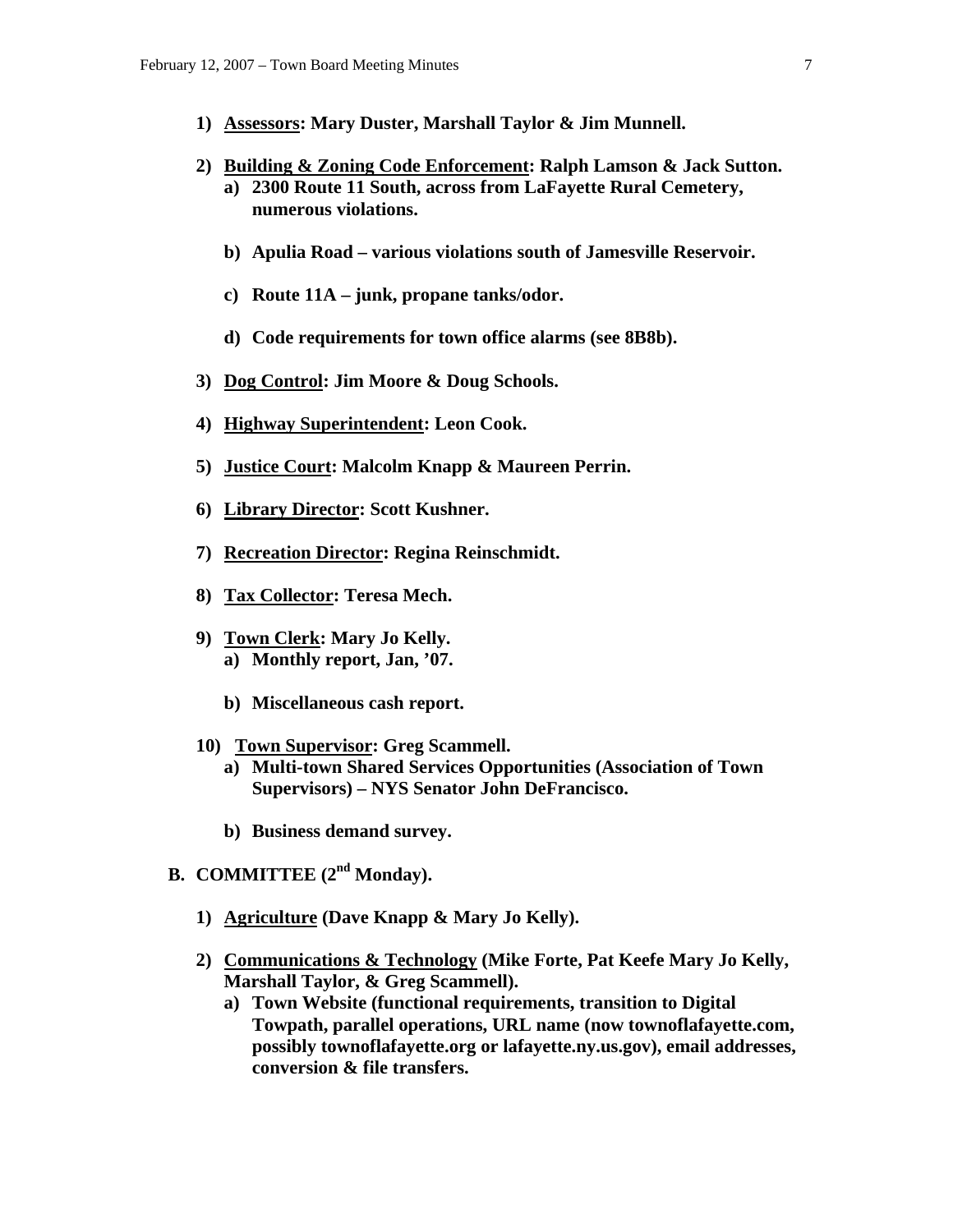#### **b) ToL Web status, Jan – '07.**

#### **3) Economic Development (Bill McConnell & Greg Scammell).**

- **a) LaFayette Hotel.** 
	- **File Engineer's report.**
- **b) Focus 2010.**
- **c) Hamlet sanitary sewer district.**
- **d) Hamlet water district.**

#### **e) Grants – Ms. Thau, contract (KG & BM).**

Councilman McConnell said Ms. Thau did research and submitted some information to him regarding 4 possible grants. He will report on these at the next Town Board Meeting.

- **4) Emergency Response (Tom Bailey, Bill McConnell, "Pete" Paul). a) Onondaga County Department of Communications – OCICS.** 
	- **b) NYS PSC TSP (Telecommunications Service Priority) (BM).**
	- **c) Pandemic/Avian/Bird Flu.**

#### **d) NIMS training (TB members, etc.).**

Supervisor Scammell said he did complete the 700 or 800 level of NIMS Training.

#### **e) AED's & training for town offices, library & Onondaga County Soil & Water.**

Councilman Bailey said he is waiting to hear from a sales representative of Metronic. This is the same department the LFD purchased theirs through.

#### **f) Fire Mutual Aid Plan (2007) response.**

#### **g) Pets Evacuation & Transportation Standards Act of 2006.**

Kevin Gilligan said this has to be part of the Town's Disaster Preparedness Program.

Councilman McConnell will work on this.

### **5) Employee Policies & Benefits (Mary Jo Kelly, Adrian Shute & Mary Doster).**

**a) NYS Disability Insurance.** 

**b) Vision care, including safety glasses program for all FT employees.**  Mary Jo said this is completed and can be removed from the agenda.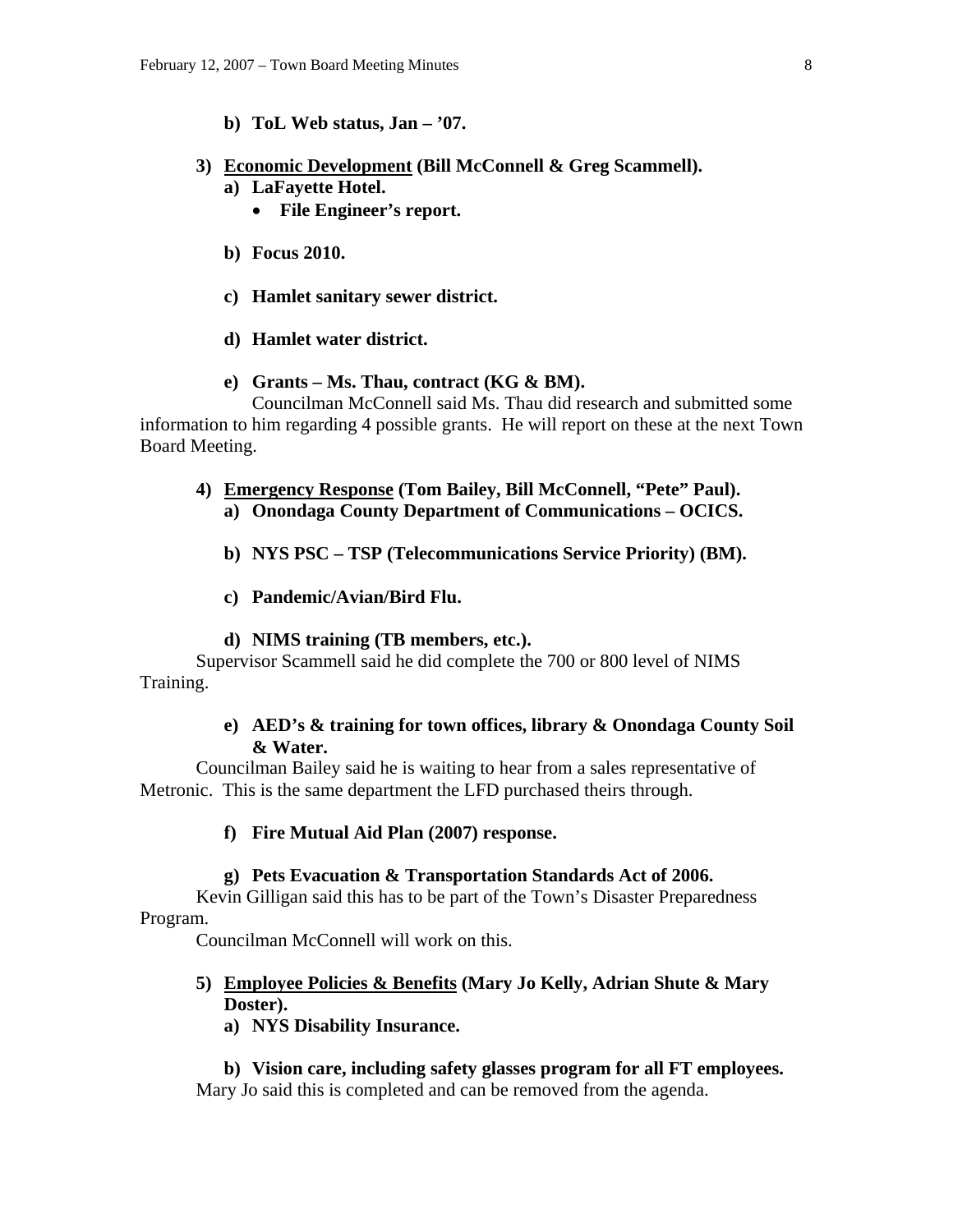- **6) Environmental & Conservation Advisory Board (Rainer Brocke, Barb Ferro, Knowlton Foote, Wolff Garritano, Eileen Gilligan & Nancy Mueller).** 
	- **Pest management in environmentally conscious gardening (On Co Legislature).**
- **7) Highway ("Pete" Paul, Leon Cook, Dave Knapp, Sumner Palmer & John Greeley).** 
	- **a) Multimodal/CHIPS funding in process, via Senator DeFrancisco's office.**

#### **b) Amidon Road – stub access (legal research – KG).**

Councilman Knapp noted the Board received information from Kevin on this. Kevin Gilligan said it looks like the road continued to be extended and

used. It doesn't appear the road was ever really extended past Fallon's property as there was no need. The use and maintenance of the road has always been done by the town. He thinks there is a Highway-By-User of Amidon Road to its intersection of Summer Ridge.

 Councilman Knapp asked Kevin why the extension of the road showed up on the tax map.

 Marshall Taylor said tax mapping extended that road because of the county's rules about landlocking parcels. The right-of-way that Lloyd Amidon gave is not a road. As far as they are concerned, this is a road.

Councilman Knapp asked how we reconcile this.

 Kevin said he has no idea. He will get with tax mapping to see how they did this. He really doesn't see any point in spending more money to research this. They have looked at deeds and abstracts and can't find any trace of a deed for the road anywhere.

Supervisor Scammell asked if Syracuse Onondaga Planning Agency and Onondaga County Planning Agency are the same.

 Kevin said they combined their functions back in the 60's or 70's. He believes some of the employees are paid by the city and some by the county. SOCPA is kind of the umbrella of it.

#### **8) Physical Plant (Herb Salladin, Dave Knapp & Bill McConnell).**

- **a) Heating/Cooling system alts & new temperature controls RFP, deferred until 2007 (water softener needed?, energy source options(natural gas, heating oil equivalent prices)).**
- **b)** Fire & smoke alarms at Town Offices  $(1^{\text{st}} \& 2^{\text{nd}} \text{ floor}) \& \text{ Community}$ **Center. Code requirements (RL).**

Councilman Knapp will get in touch with Rick Storrier about the fire alarm system.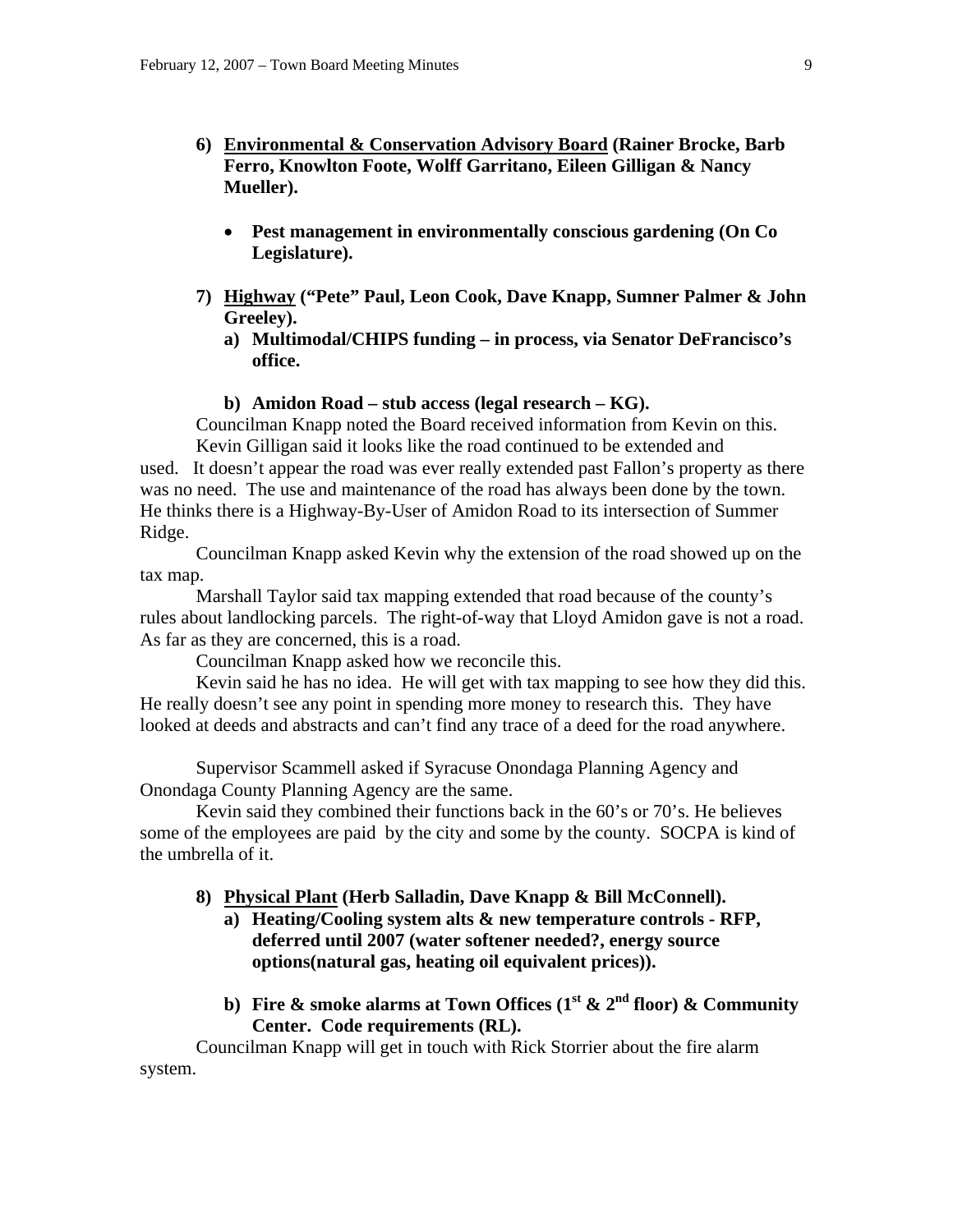### **c) Paddle lock for LPL.**

Councilman Knapp talked to Fred Groth about this and it has been completed.

#### **d) Heat pump repair.**

Councilman Knapp will contact Upstate Temperature Control on this.

### **9) Recreation & Youth (Dave Knapp, Adrian Shute, Regina Reinschmidt).**

Councilman Knapp said Councilman Shute was chairman of the Winterfest this year.

 Councilman Shute said they had about 300 people attend total, not all at once. They raised \$2,600 for LaFayette Outreach.

 Councilman Knapp said we got lucky with the weather. Councilman Shute agreed. Boy Scouts won all the awards. Supervisor Scammell asked how many chili entries there were. Councilman Shute said they had 11.

### **a) Marion Bailey Park.**

- **1. Short term.** 
	- **New trees & maintenance (stump removal & tree trimming) to existing trees -94%.**
	- **Park signs "children playing" 76%.**
	- **Basketball court improvement (new nets, paint backboards, straighten basketball pole, remove old volleyball pole) - 73%.**
	- **General maintenance and improvement (more mowing, weed trimming, trash pickup, remove old concrete pad) – 70%.**
- **2. Long term.** 
	- **Resurface basketball court.**
	- **Add fencing (north side) to protect children from ditch & road.**
	- **Speed limit reduction to 30 mph.**
	- **Traffic flow control (light, sign, 4way stop @ 11A & Rowland).**
	- **Parking area from 11A.**
- **b) LaFayette Beach.** 
	- **1. Evaluate survey/transfer LaFayette Beach from LCC to town.**
	- **2. Roof/cover over sandbox (Herb Salladin). Bids. (DK).**
	- **3. Repair/move lacrosse box, lifeguard station repair.**
	- **4. Structural repairs bid (DK).**

### **c) Fred Stafford/Optimists Park.**

- **1. Optimist's project.**
- **2. Lacrosse facility estimates (\$5K materials only), (re)location possibilities.**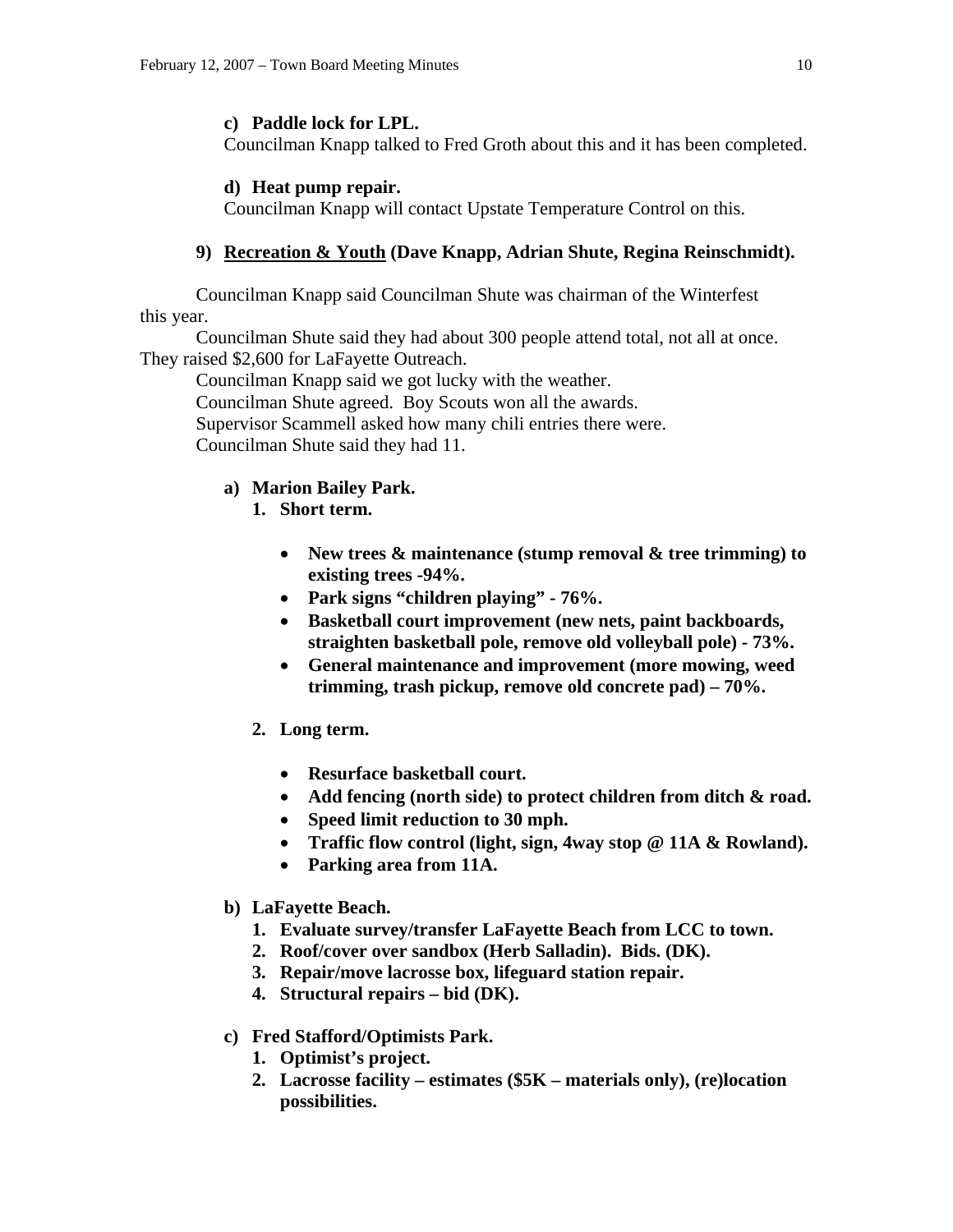### • **Tully-\$12k – materials only (all volunteer labor).**

### **d) Park designs – Parkitects.**

Councilman Knapp said the equipment has been ordered. They did not require any money up front.

 Supervisor Scammell noted the plans are in the Town Offices now. He asked if they will replace all the playground equipment that is there now.

 Councilman Knapp said this will be located just to the north of the pavilion. The equipment there presently will come out . They might put the swings at the Beach. The monkey bars and slide will go. Around April  $21<sup>st</sup>$  is the weekend they plan on installing the equipment. The goal is to unveil it at the Fishing Derby which is the second Saturday in May.

### **10) Safety (Tom Rezsnyak, Adrian Shute, Leon Cook & Regina Reinschmidt).**

- **a) Smoke detector batteries change at DST/EST time changes (2x year).**
- **b) Community Center & Town Offices 11.08.06 inspection list.**

### **11) School District liaisons (Bill McConnell & Pete Paul).**

### **12) Senior Transportation & Housing (Beverly Oliver & Greg Scammell).**

### **13) Service Awards (Bill McConnell, Dave Knapp, John Harper & Larry Paige).**

Councilman McConnell expected the LFD to be here tonight with their paperwork. He will contact John Harper about his. The Town Board approved the list which was posted for 30 days. The final list should be submitted for the Town Board to approve.

### **14) SOTS & OCRRA Liaison (Dave Knapp & Bill McConnell).**

### • **District wide mailing – 2007 fuel costs, prevailing wage, etc**

Councilman Knapp said they have had a couple of rough weeks. They have been in touch with Feher on multiple occasions.

Councilman Bailey noted they broke down last week in his area.

### **15) SPDES (Bill McConnell, Jim Nakas, Steve Beggs, Nancy Mueller, Ralph Lamson, John Dunkle & Kevin Gilligan).**

Councilman McConnell said he gave Nancy Mueller the past SPDES Reports to review and she will get back to him. He asked Ralph Lamson to take a look at them too. He will talk with John Dunkle for his input and then he will get with Kevin Gilligan to write the report which should be done by March 1.

### **16) Water (Greg Scammell & "Pete" Paul).**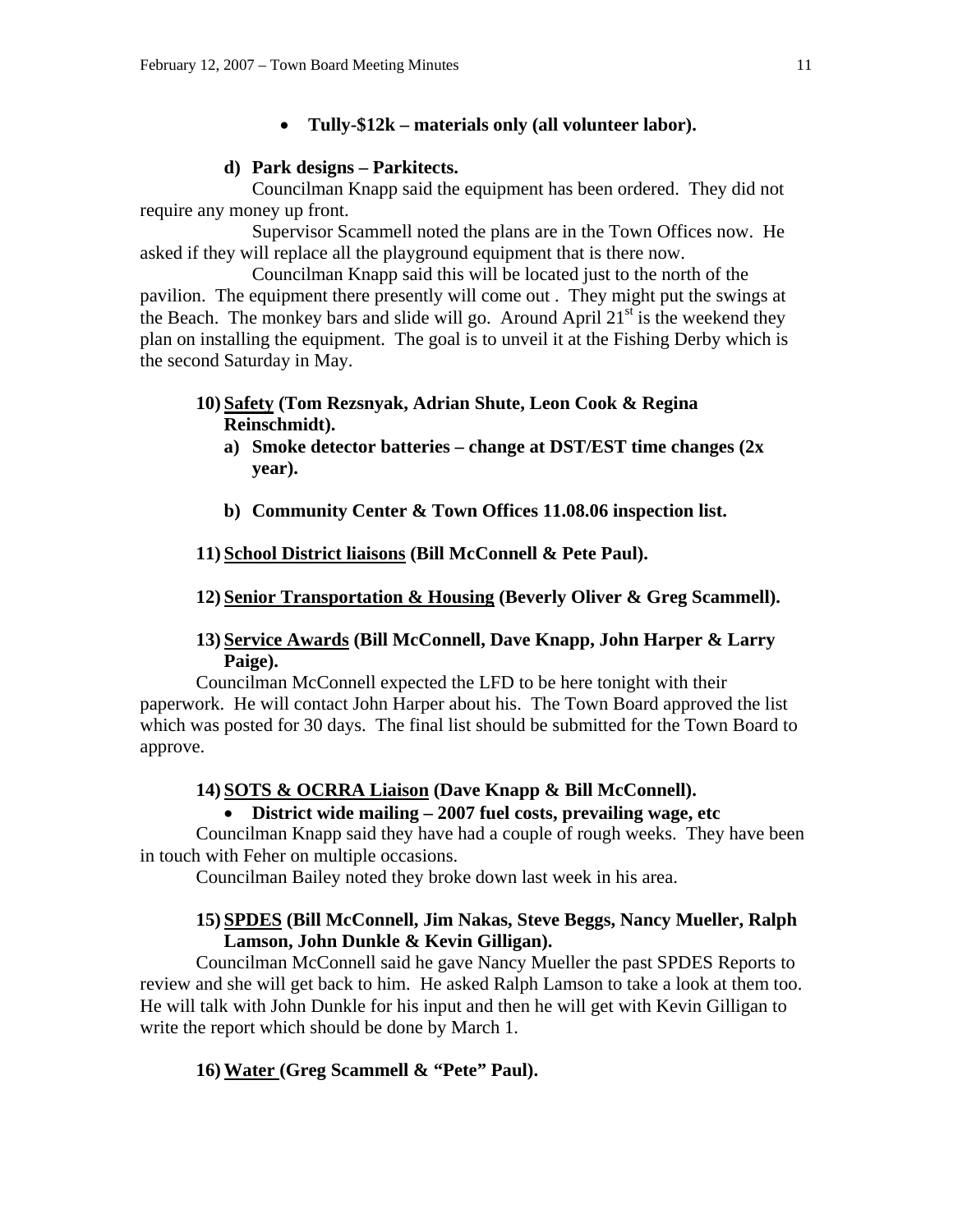- **a) U.S. Army Corps of Engineers/Jamesville Reservoir Preliminary Restoration Plan complete, seeking nonfederal (NYSDEC) cosponsor for 33% share of \$7.2M.**
- **b) Northeast LaFayette Water and Smokey Hollow Service Improvement districts. Financing method (JD & TC).** 
	- **Plans & specs.**

Kevin Gilligan noted the plans have been completed.

- **Authorization to bid (03.12.07)**
- **Bid (03.26.07, tentative).**
- **Public info meeting (mid-April).**

Supervisor Scammell said the latest on financing is that earlier when a percentage of those in the district did not wish to take the USDA financing, he called USDA to see if there was any flexibility in the term. The person he spoke to indicated there was none. He conveyed this back to the residents advising the 38 years was the 38 years. He has since received a call from a different person advising the district can pay off the loan earlier in time. He believes this means if the residents agree to pay more than what the minimum they need to pay would be and the town keeps it in an account separately, it could be put towards paying off the bond earlier. He received a letter today affirming the \$481,000. Community Development has done a mailing to all the district residents regarding the money. Ruzekewicz's and Collins's were included in this mailing. It is all means tested.

 Councilman Knapp confirmed Collins's and Ruzekewicz's could be helped with wells.

 Supervisor Scammell said yes, if they pass the means test. Community Development will administer this money which is very nice.

- **c) Hamlet drainage study request submitted to NYS DOT, intersection of Routes 11 & 20 to be reconstructed in 2009.**
- **17) Zoning Review (Mary Jo Kelly, Ralph Lamson & Greg Scammell). a) Jamesville Reservoir Preservation District/JRPA change.** 
	- **b) SOCPA subdivision guidelines to distribute to local subdivision applicants.**
	- **c) Digitized zoning map, correction & amendments.**

Councilman Knapp noted the Zoning Board of Appeals Agenda for tomorrow night has an application for a tower to be placed on the same site on the Morezak property as the application for a tower was approved 4 years ago. The previous tower was approved but they had a year to do it and didn't. Does the new application have to start from scratch?

Kevin said yes.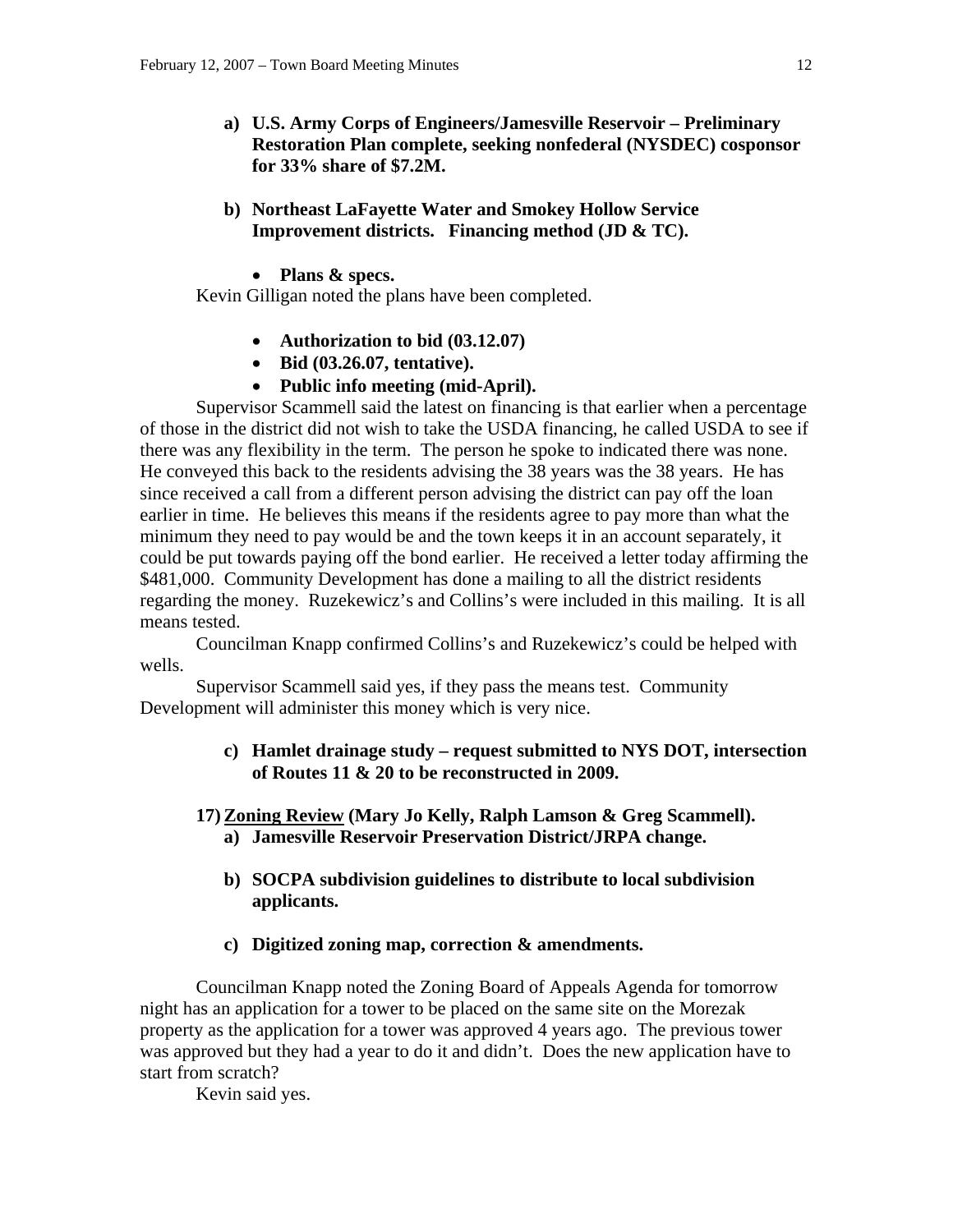Councilman Knapp asked even though the other application was approved? Kevin said yes.

 Councilman Bailey asked if there were any additions or modifications to the Telecom Act.

 Kevin said as far as he knows, it has not been amended. You are dealing under a use variance which is very different due to this being a public utility. The standards of proof are much lower. They need to show they need the tower to cover their system.

### 8. **LITIGATION & OTHER LEGAL MATTERS.**

### **A. ONONDAGA NATION LAND/LAND RIGHTS CLAIM..**

### **B. WILLIAM MAY MOBILE HOME ON JAMESVILLE RESERVOIR.**

- **County court rules in town's favor.**
- **NYS Supreme Court rules in town's favor.**
- **Appealed by Mr. May.**
- **File or dismiss.**

Kevin said Sam Young wrote a letter to the judge who has taken this over and advised where we are and stating we need to get something done. He has asked the judge to make them move the trailer now.

Councilman Knapp asked if the reservoir is frozen over yet.

 Marshall Taylor said yes. He doesn't know how thick the ice is but it's frozen over.

### **C. ROBERT SHUTE – Route 11.**

- **Town of DeWitt Court rules in town's favor.**
- **5.16.06 sentencing.**
- **Fine imposition, appeal pending.**

# **D. JUNKYARD ORDINANCE – update to include enforcement tools for abandoned vehicles, nonresident property owners who refuse to comply, etc.**

Ralph Lamson said where it states we must serve appearance tickets in person, the Zoning Ordinance reads we can serve them by registered mail.

Kevin will check on this.

A public hearing will be held the  $26<sup>th</sup>$  on this.

### **E. AMEND ZONING ORDINANCE TO CHANGE DOG KENNELS FROM A-R TO BUSINESS OR INDUSTRIAL. Airstrip research needed.**

### **F. AMIDON ROAD – stub access (abstract research).**

### **G. GRADER V. TOWN OF LAFAYETTE.**

Leon Cook said he hasn't had time to meet with anyone on the road about the letter that they received from Grader's attorney.

Supervisor Scammell thinks a letter should go to the residents from the town.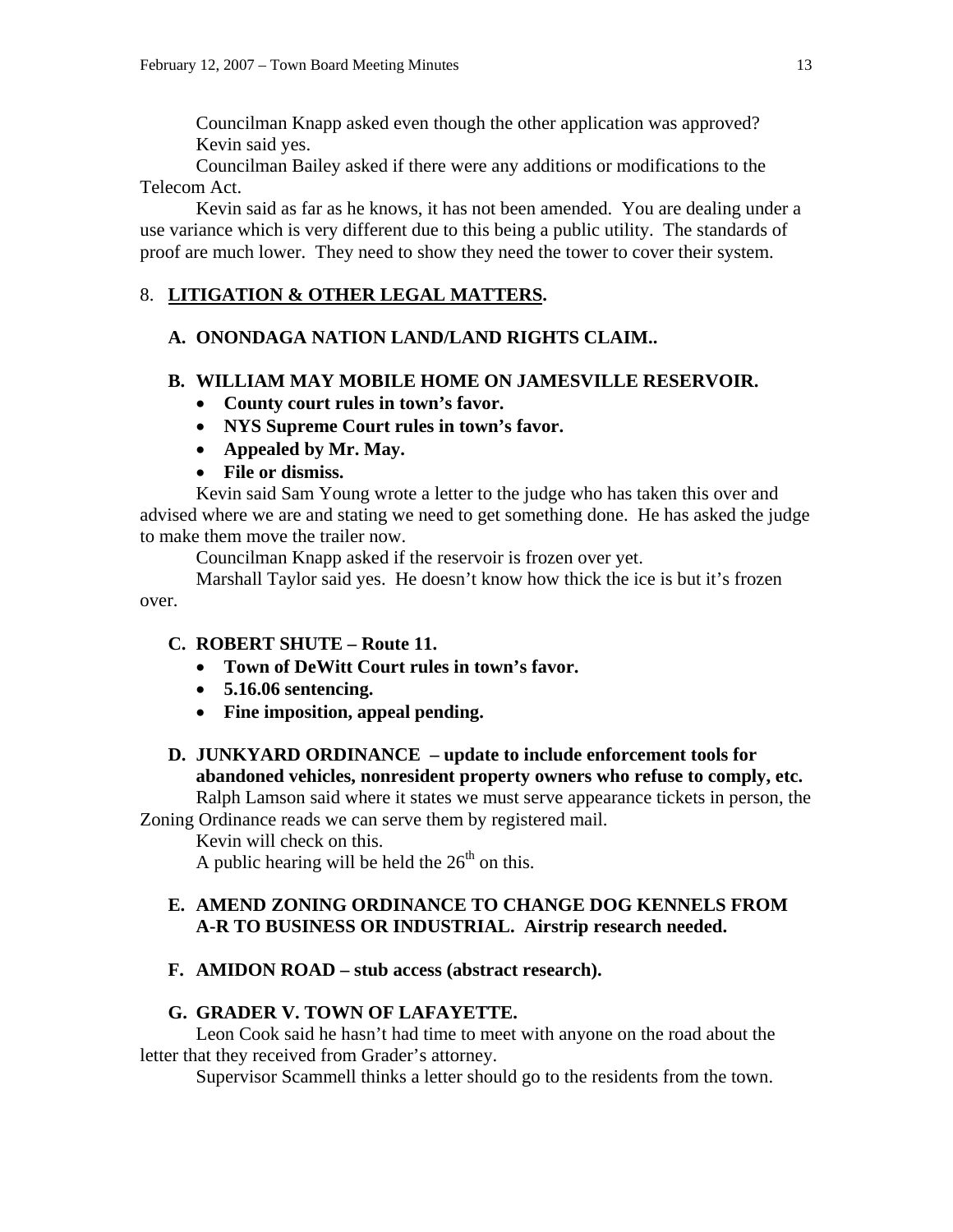Councilman Knapp believes we should do something. He thinks silence on our part is a tacit acknowledgement that they are correct which isn't the case.

 Kevin said if he can get the names of the resident's on the road, he can send them a counter-letter.

Councilman Bailey agreed with doing this.

Councilman Shute asked what the content of the counter-letter would be.

 Kevin said it would state the Board's position is that this is a highway-by-user and any actions taken recently by the town do not create or diminish the highway-by-user. This is a public road as designated by the Highway Department and beyond that, it's a private driveway of the Grader's.

 Councilman Knapp asked if we should specify how much of the road is a public road.

Leon said up to just passed Woods' driveway.

 Councilman McConnell said one attorney has sent a letter and if another attorney of the town sends a letter the resident's are stuck in the middle. He asked if Grader's attorney would receive a copy of the letter.

Kevin said yes.

 Councilman McConnell asked what would happen when they receive this if they try to stop people from using the road?

Kevin said they can't block the road or we can have the police there.

 Councilman McConnell would suggest that we should write something and that we should call Grader's attorney and meet with him this week to advise what we are doing and find out how far they want to go. He doesn't wish for this to put the other people on the road in the middle. He would recommend writing the letter and having a meeting with the Grader's attorney and some Board Member's who can attend. He doesn't think the letter should be threatening but just state the facts as we see them.

 Councilman Knapp asked what if after receiving the letter someone tries to block the road?

Kevin said they can't. The letter was a pretext to say it's not a public road.

 Supervisor Scammell likes Councilman McConnell's suggestion. He would like to meet with their attorney first before sending the letter.

 Councilman Knapp confirmed we are going to write a letter and send it to the attorney first.

 Councilman McConnell would suggest having Kevin write the letter and circulate it to the Town Board and we notify Grader's attorney to meet with the Town Board Members that can attend and see if he would consider withdrawing his letter.

 Councilman Bailey said the last sentence is what gets him. It calls for a response. We need to defend the neighbors down there who have fallen victim to this.

 Councilman McConnell would agree but doesn't want to put them between the town and someone who wishes to file suit against the town.

 Councilman Shute asked if it's O.K. for the Board to meet with their attorney if they are considering filing suit against the town.

Kevin said he would be there too.

Councilman Knapp would agree it should be between the attorney's at this point.

 Leon said the last Meeting Minutes say we did not create a highway-by-user. Hasn't this been done?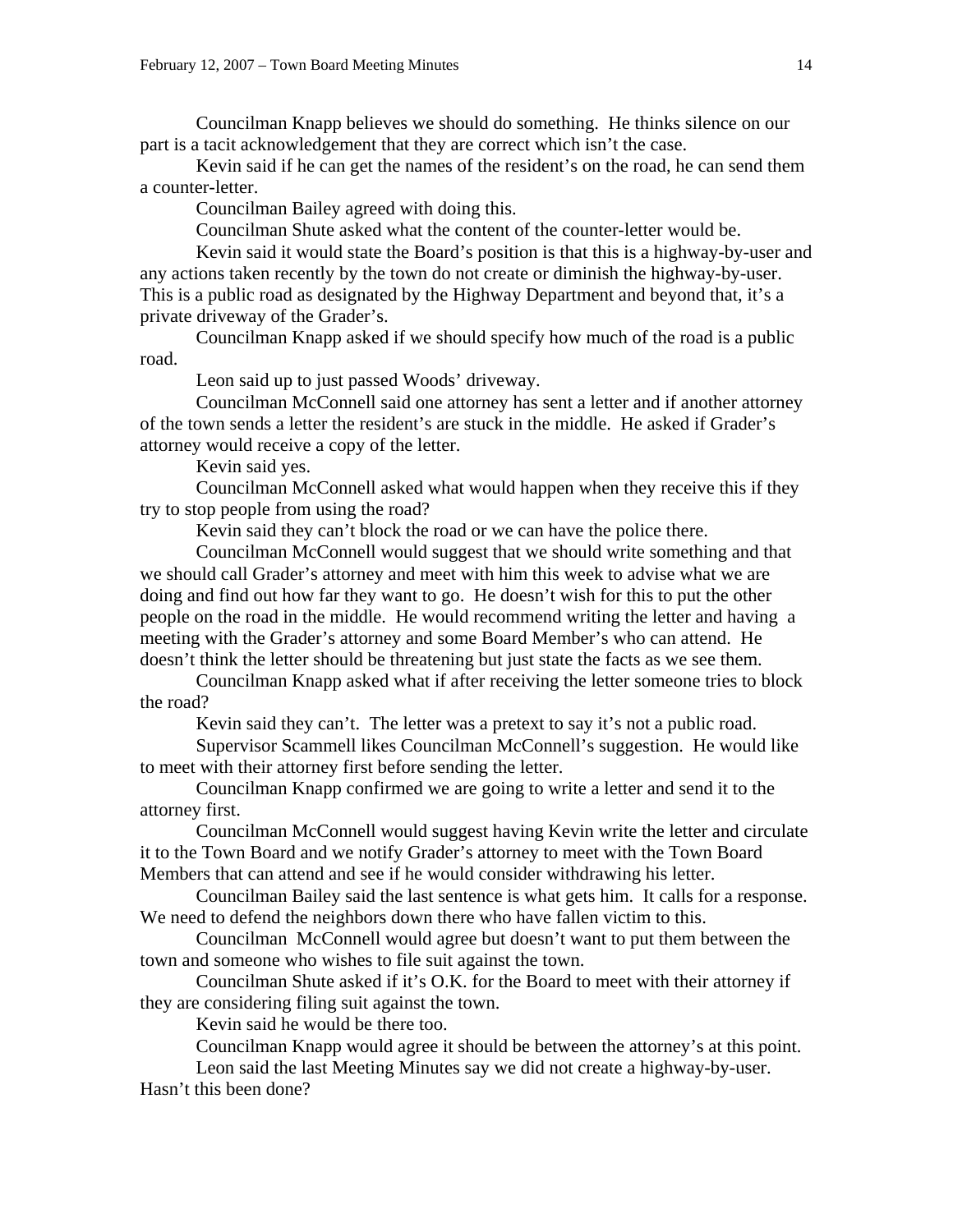Kevin said we didn't create a highway-by-user. It's created by law. We just show record that it has been used and the town has maintained it for about 20 years.

Councilman Knapp noted an emergency vehicle had to use it.

Kevin said we only recognized it so tax mapping would put it on the map.

Marshall Taylor said the county has decreased the Grader's property by  $\frac{1}{4}$  acre so they don't own it anymore.

Kevin said they never did.

Councilman McConnell said formally.

 Marshall said according to the deed at the courthouse, it has been decreased from what the deed said he owned.

 Supervisor Scammell said he does agree with Councilman Bailey too that at some point we need to send something to the neighbors stating they are O.K. to use the road.

 Kevin said when he speaks to Grader's attorney, he will advise either their attorney or the town attorney needs to write something to the residents clarifying matters.

 Councilman Knapp asked if there was any way for the Town Board to legally do anything..

 Kevin said the town could sue them over this. We could ask a court to declare it a highway-by-user. We don't need to do this as it is a highway-by-user. He told Leon if the Highway Dept. has any problems there to call the police.

 Supervisor Scammell asked if there has been any problems with the plowing down there.

Leon said no.

#### **H. WORKPLACE VIOLENCE ACT, section 27-b NYS Labor Law (MT).**

Supervisor Scammell noted Mike Treamont submitted something for the Board to review. The effective date is March 4.

 Kevin will talk to Mike about what the town needs to do since it has less than 20 employees.

#### **I. DELINQUENT TAX LETTER (Tax Collector T. Mech).**

Kevin said they drafted a letter for this.

Mary Jo said she put it on LaFayette letterhead and placed it on Teresa's desk to sign and mail.

#### 9. **UNFINISHED BUSINESS & ACTIVE PROJECTS.**

**A. CRIME COVERAGE – review of town books (TC).** 

#### **B. COMMUNITY DEVELOPMENT GRANT APP.**

- **1) 2006 Water district & Water District hookups. Accepted, to be administered & distributed by OnCo CD.**
- **2) 2007 Park Designs (Bailey Park, LaFayette Beach & Stafford Park). Review 2006 apps.**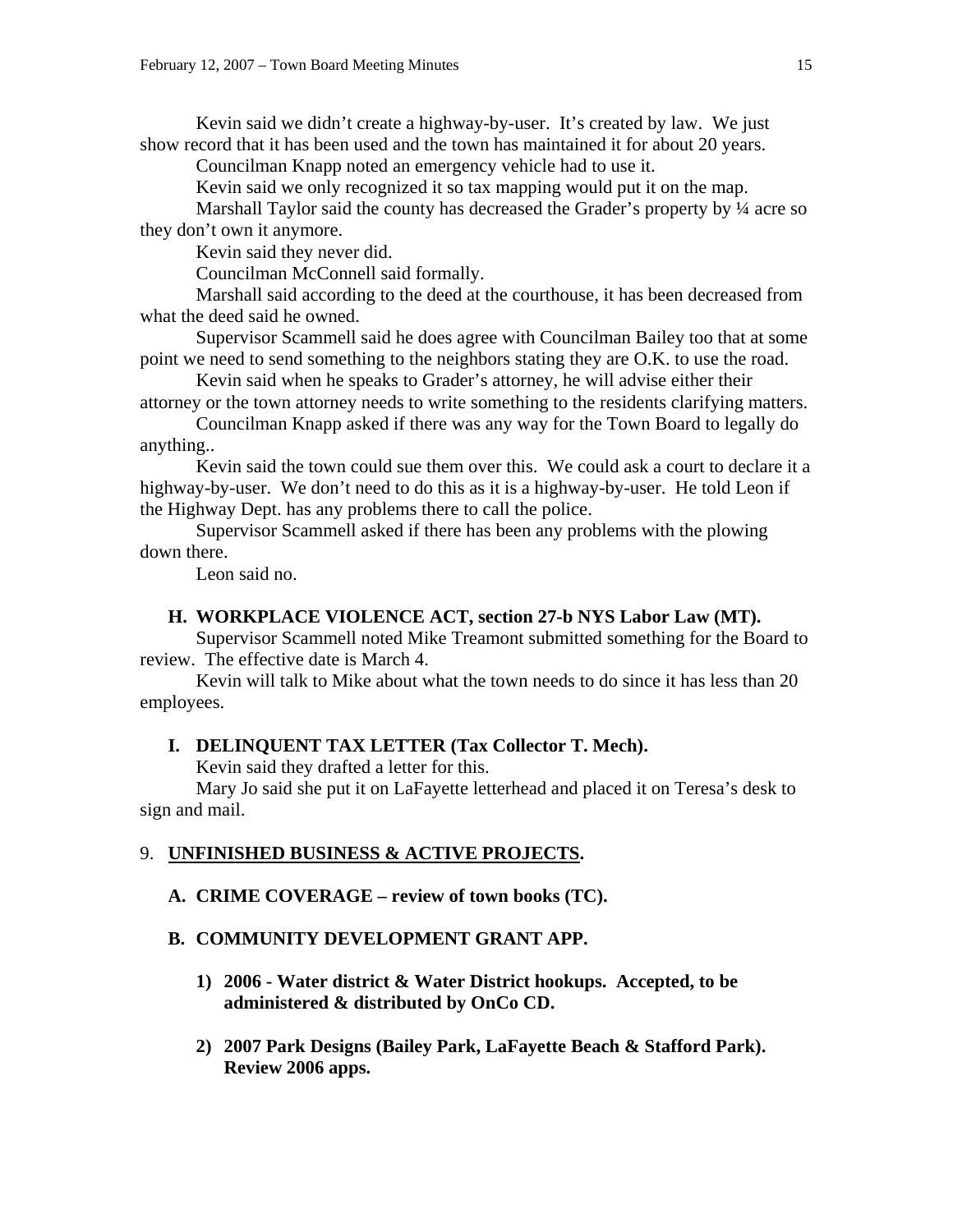- **3) Park designs (SU &/or playground equipment manufacturers- Parkitects) – rejected.** 
	- ¾ **Bailey Park.**
	- ¾ **LaFayette Beach.**
	- ¾ **Stafford Park.**
	- ¾ **Community Development income survey map (BM).**

Discussion took place regarding eligibility for funding.

Kevin said they would like to see items that would benefit people very close to the park.

Councilman Shute said we might not need to apply for the full amount.

Kevin said or you might want to apply for more small ones.

Councilmen Knapp and Shute think we need to meet again to discuss this.

 It was decided that Councilmen Knapp and Shute would meet with John Dunkle to update our application.

### **C. ONONDAGA COUNTY: PROPOSAL FOR CENTRALIZATION OF TAX COLLECTION –data collection, Lysander PILOT.**

**D. CNY Community Foundation - Grants for Green Spaces – completed (projects for 2007?).** 

Councilman McConnell said he is going to do an application for this again this year for Bailey Park for more trees.

**E. Signs – business (four corners – LaFayette Chamber of Commerce), small (redesign?, minor roads), large (install four at 11 N&S and 20 E&W), signs on town properties/local business opportunities during Apple Festival, Winterfest, etc. (AS & DK).** 

Councilman Knapp said we lost the weather to be able to put these up.

- **F. 2007 Community Development projects (park improvements review prior application for Stafford Park, confirm availability of funding (median income requirements) (BM).**
- **G. U.S flags proper lighting for utility pole mounts (BM, 8.29.06 email).** 
	- **Purchase LaFayette banners to be flown w.the U.S. flags & arrange in an attractive manner, perhaps flags with banners. Banner design.**
- **H. For TB review.** 
	- **1) Review home occupations & detached structures (RL memo 12.07.06) (including Zoning Review committee).**
	- **2) GBoR member: tbd , 01/01/07 09/30/08 (replacing John Aiken's term).**
	- **3) Zoning Board of Appeals member: tbd, 1/1/07 12/31/10 (replaced Al Miller's term).**
- **11. New Business.** 
	- **Other.**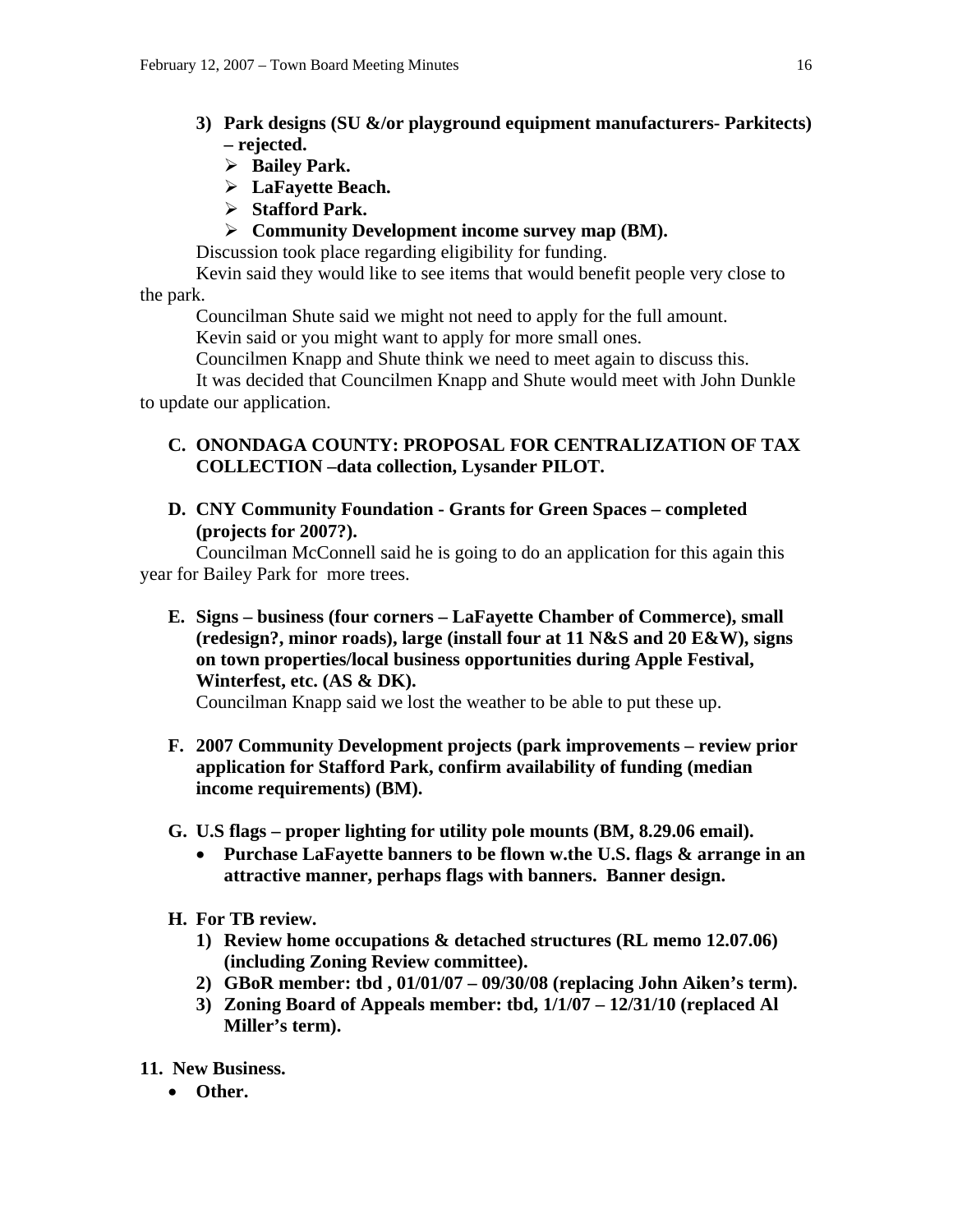Councilman McConnell said Phil Field dropped off the verified list and numbers accrued by the members of the LaFayette Fire Dept.

**Councilmen Knapp moved and McConnell seconded the motion to authorize the supervisor to sign the 2006 Sponsor Authorization Form for the Service Award Program. Motion passed unanimously.** 

 **Councilmen Bailey moved and Knapp seconded the motion to enter in lease agreements for the Tax Collector, Assessor, Supervisor and Justice Court computers. Motion passed unanimously.** 

**Councilmen Knapp moved and McConnell seconded the motion to approve an amount of \$750 for Councilman Bailey to attend the Association of Towns Annual Training School. Voting was as follows:** 

| <b>Supervisor Scammell</b>  | <b>Voted</b> | Yes            |
|-----------------------------|--------------|----------------|
| <b>Councilman Knapp</b>     | <b>Voted</b> | Yes            |
| <b>Councilman Bailey</b>    | <b>Voted</b> | <b>Abstain</b> |
| <b>Councilman McConnell</b> | <b>Voted</b> | Yes            |
| <b>Councilman Shute</b>     | <b>Voted</b> | Yes            |
| <b>Motion carried.</b>      |              |                |

 Councilman Knapp noted an application for Phase II for the Jamesville Grove Subdivision has been received from Mr. Cohen.

 Councilman McConnell asked if the Board would like to do a Certificate of Appreciation to Stephanie Amidon for all her work in the AmeriCore.

The Board was in agreement with this.

 Councilman McConnell will contact the Amidon's and have something for the next Town Board Meeting.

#### **12. Suggestions for improvement and positive contributions.**

**13. Executive session (if needed).** 

**14. Councilmen McConnell moved and Knapp seconded the motion to audit & pay the following bills:** 

|    | <b>HIGHWAY FUND</b>                                                                                             | $\#7085 - 7098$  |
|----|-----------------------------------------------------------------------------------------------------------------|------------------|
|    | <b>GENERAL FUND</b>                                                                                             | $\#7099 - 7140$  |
|    | <b>SPECIAL DISTRICT FUND</b>                                                                                    | #7162            |
|    | <b>TRUST &amp; AGENCY FUND</b>                                                                                  | #7163-7164       |
|    | <b>COMMUNITY DEVELOPMENT</b>                                                                                    |                  |
|    | <b>&amp; CAPITAL FUND</b>                                                                                       | #7064, 7165-7166 |
| -- | the contract of the contract of the contract of the contract of the contract of the contract of the contract of |                  |

**Motion passed unanimously.** 

**15. Councilmen Knapp moved and Shute seconded the motion to adjourn. Motion passed unanimously.**